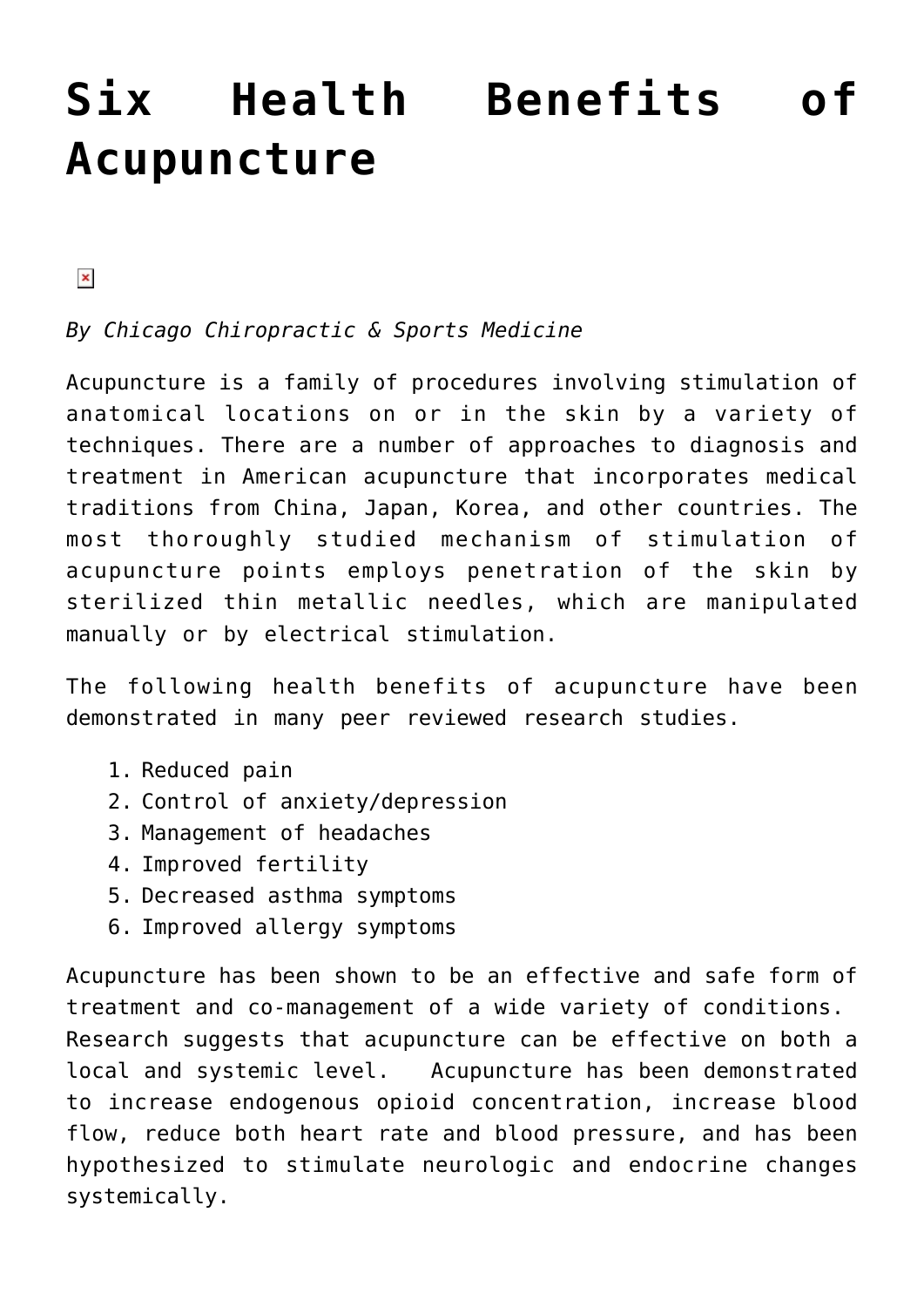It's very common for patients to receive acupuncture to treat musculoskeletal pain. One specific example was a patient that I treated for Plantar Fasciitis. The patient had a history of chronic foot pain that was worse in the morning and after being on her feet for long periods. The patient had been through a variety of treatments including physical therapy, cortisone injections, orthotics, and pain medicine. To her disappointment, none of these approaches had been effective.

 After a thorough functional evaluation and physical exam, I found that the patient was "flat footed" and had a history of ankle and knee injuries from years of tennis injuries combined with a lack of conditioning. She had become frustrated that she couldn't play tennis which had served as her form of exercise and stress reduction for so many years. The mechanical nature of her excessive foot mobility had likely caused the history of injuries and was also causing the tissue on the bottom of her foot to become inflamed. A more rigid arch would absorb normal foot forces, but in her case the excessive mobility of the arch was causing the soft tissue in the bottom of her foot to abnormally absorb forces. I decided that we would begin acupuncture treatment 2x per week for 4 weeks until her pain was gone. The goal of the acupuncture treatment was to disrupt adhesion that had accumulated in the soft tissue of the bottom of the foot while simultaneously reducing the pain. After 4 weeks, the patient's pain was gone and we were able to advance to physical therapy and proper foot wear with orthotics. In this case the patient was able to return to playing tennis on a regular basis and remain pain free.

soma overnight buy carisoprodol soma website tramadol us delivery order tramadols buy tramadol online

It's important that patients pursue conservative treatment for common conditions. Conservative treatments like acupuncture reduce risk of side effects while lowering health care costs. Schedule a consultation with Chicago Chiropractic and Sports